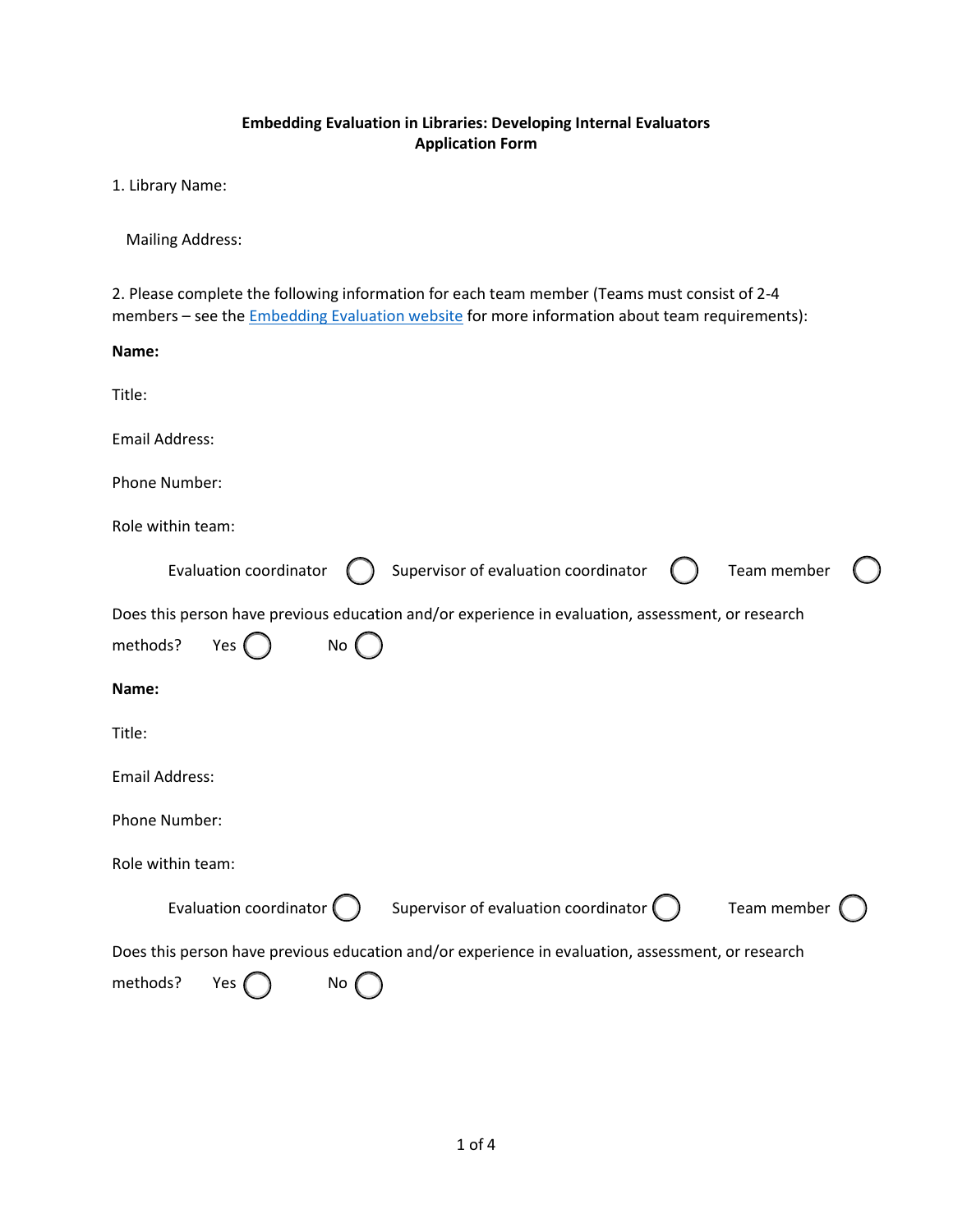## **Name:**

| Title:                                                                                                                         |  |  |  |
|--------------------------------------------------------------------------------------------------------------------------------|--|--|--|
| <b>Email Address:</b>                                                                                                          |  |  |  |
| Phone Number:                                                                                                                  |  |  |  |
| Role within team:                                                                                                              |  |  |  |
| Evaluation coordinator (<br>Supervisor of evaluation coordinator $\bigcap$<br>Team member                                      |  |  |  |
| Does this person have previous education and/or experience in evaluation, assessment, or research<br>methods?<br>Yes (<br>No ( |  |  |  |
| Name:                                                                                                                          |  |  |  |
| Title:                                                                                                                         |  |  |  |
| <b>Email Address:</b>                                                                                                          |  |  |  |
| Phone Number:                                                                                                                  |  |  |  |
| Role within team:                                                                                                              |  |  |  |
| Evaluation coordinator [<br>Supervisor of evaluation coordinator<br>Team member                                                |  |  |  |
| Does this person have previous education and/or experience in evaluation, assessment, or research<br>methods?<br>Yes (<br>No   |  |  |  |
| 3. Do you consider your library to be small and/or rural?                                                                      |  |  |  |
| Yes<br>No                                                                                                                      |  |  |  |

4. If you responded yes to question #3, please describe the community in which your library is located and/or the size of the population your library serves: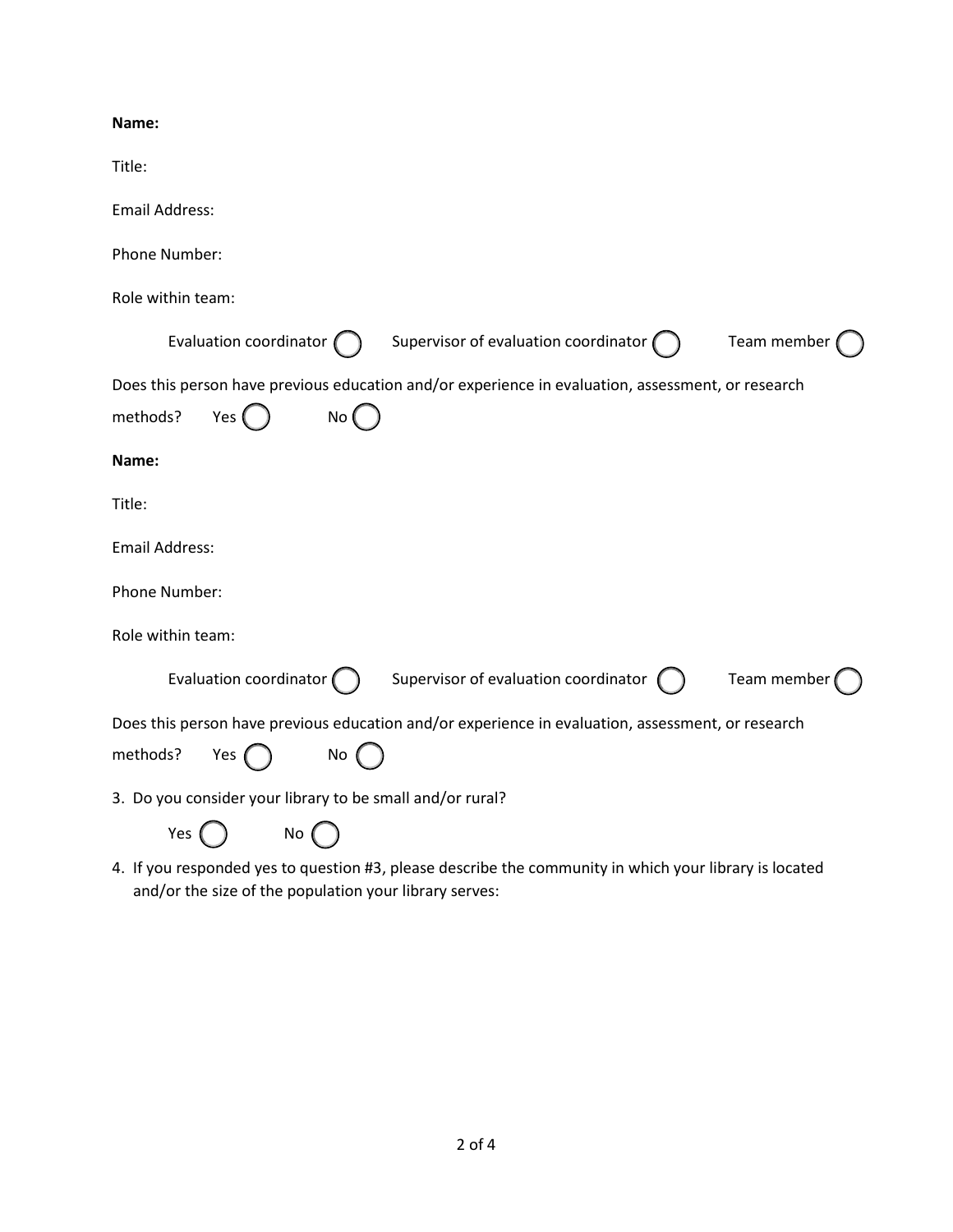- 5. If accepted to the *Embedding Evaluation* cohort, (select "yes" or "no" for each item):
	- All team members will attend the **Kickoff Institute in Raleigh, North Carolina, August 9-10, 2022.**

| Yes ( | No |  |
|-------|----|--|
|-------|----|--|

• All team members are committed to attending the **Wrap-Up Institute May 2-3, 2023**  (location to be determined after the cohort has been formed).



• All team members are committed to completing their evaluation project by the time of the Wrap-Up Institute.



## **Please respond to questions #6-#9 in a separate document:**

- 6. Please describe how one or more team member's previous education and/or experience in evaluation, assessment, or research methods positioned the team to participate in this training. Previous education and/or experience may include:
	- a) participation in a [Research Institute for Public Libraries \(RIPL\)](https://ripl.lrs.org/) national, regional, or preconference event,
	- b) completion of an undergraduate- or graduate-level course in evaluation, assessment, or research methods,
	- c) participation in a continuing education event similar to RIPL, and/or
	- d) experience conducting evaluation in a current or previous position.

*Recommended length of response: 150-300 words, depending on the number of team members with previous education/experience.*

If you have questions about whether something counts as previous education or experience, please contact [info@libraryeval.org.](mailto:info@libraryeval.org)

- 7. What library program or service does your team propose to evaluate for *Embedding Evaluation*? Your answer must a) describe the library program or service, b) identify its target audience (for example, parents of children ages 0-3), c) identify the goals of the program or service (for example, for parents of children ages 0-3 to learn everyday activities that will help their children be ready to learn to read in kindergarten), and d) explain why the team selected this particular program or service as the subject of the evaluation project. [This webpage](https://www.libraryeval.org/evaluation-project-examples/) contains examples of appropriate projects. *Recommended length of response: 200-300 words*
- 8. Why are the members of this team interested in participating in *Embedding Evaluation*? *Recommended length of response: 200-300 words*